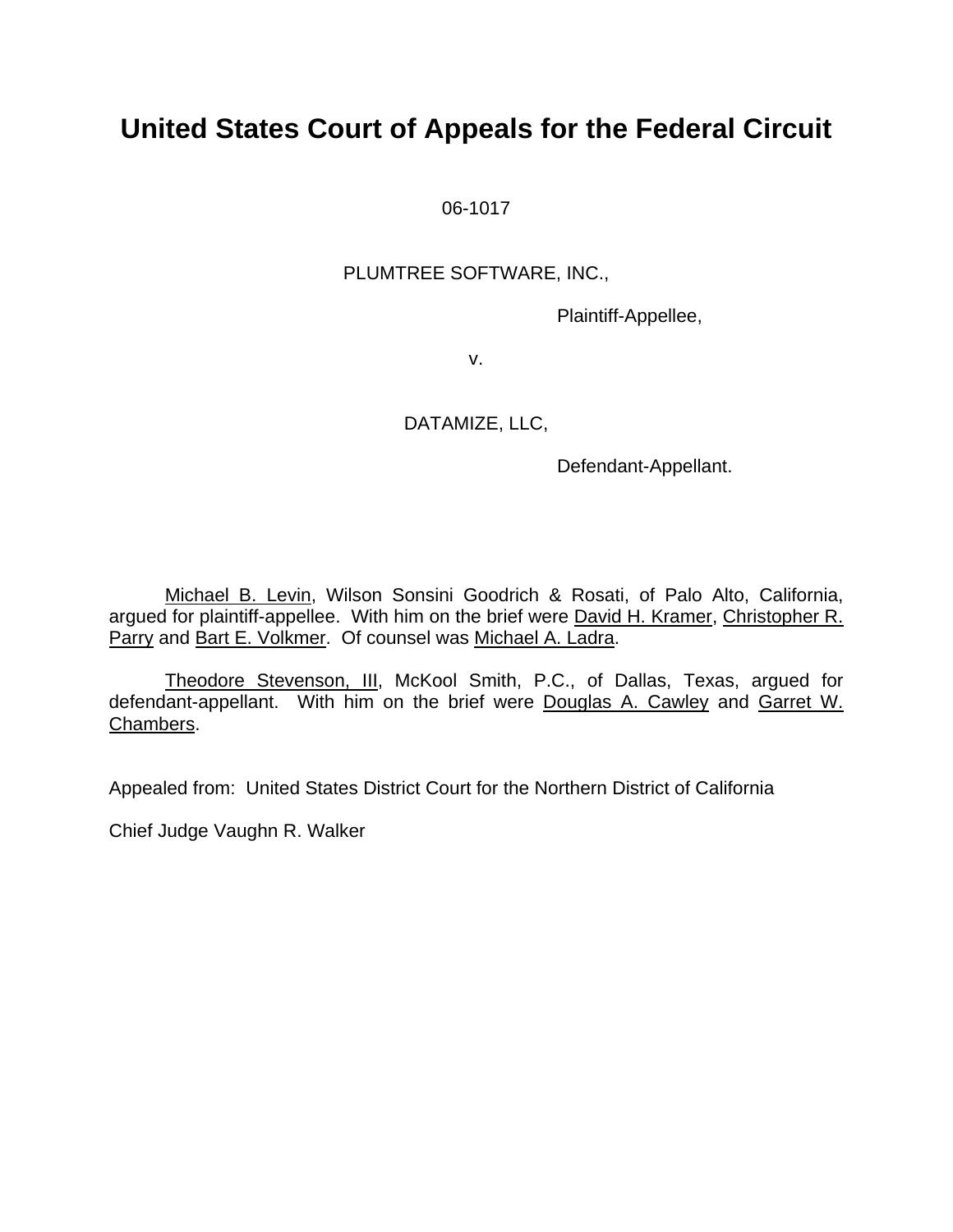# **United States Court of Appeals for the Federal Circuit**

06-1017

### PLUMTREE SOFTWARE, INC.,

Plaintiff-Appellee,

v.

DATAMIZE, LLC,

Defendant-Appellant.

DECIDED: December 18, 2006

 $\frac{1}{2}$  ,  $\frac{1}{2}$  ,  $\frac{1}{2}$  ,  $\frac{1}{2}$  ,  $\frac{1}{2}$  ,  $\frac{1}{2}$  ,  $\frac{1}{2}$  ,  $\frac{1}{2}$  ,  $\frac{1}{2}$  ,  $\frac{1}{2}$  ,  $\frac{1}{2}$  ,  $\frac{1}{2}$  ,  $\frac{1}{2}$  ,  $\frac{1}{2}$  ,  $\frac{1}{2}$  ,  $\frac{1}{2}$  ,  $\frac{1}{2}$  ,  $\frac{1}{2}$  ,  $\frac{1$ 

 $\frac{1}{2}$  ,  $\frac{1}{2}$  ,  $\frac{1}{2}$  ,  $\frac{1}{2}$  ,  $\frac{1}{2}$  ,  $\frac{1}{2}$  ,  $\frac{1}{2}$  ,  $\frac{1}{2}$  ,  $\frac{1}{2}$  ,  $\frac{1}{2}$  ,  $\frac{1}{2}$  ,  $\frac{1}{2}$  ,  $\frac{1}{2}$  ,  $\frac{1}{2}$  ,  $\frac{1}{2}$  ,  $\frac{1}{2}$  ,  $\frac{1}{2}$  ,  $\frac{1}{2}$  ,  $\frac{1$ 

Before NEWMAN, Circuit Judge, FRIEDMAN, Senior Circuit Judge, and DYK, Circuit Judge.

DYK, Circuit Judge.

Plumtree Software, Inc. ("Plumtree") filed this declaratory judgment action against Datamize, LLC ("Datamize") in the United States District Court for the Northern District of California.<sup>[1](#page-1-0)</sup> The district court denied Datamize's motion to dismiss for lack of subject matter jurisdiction and granted summary judgment in favor of Plumtree on the ground that Datamize's patents were invalid under the on sale bar doctrine, 35 U.S.C. § 102(b). Datamize now appeals. We sustain the district court's jurisdictional ruling, but vacate and remand for further proceedings on the merits.

1

<span id="page-1-0"></span> $1$  Plumtree is now BEA Systems, Inc.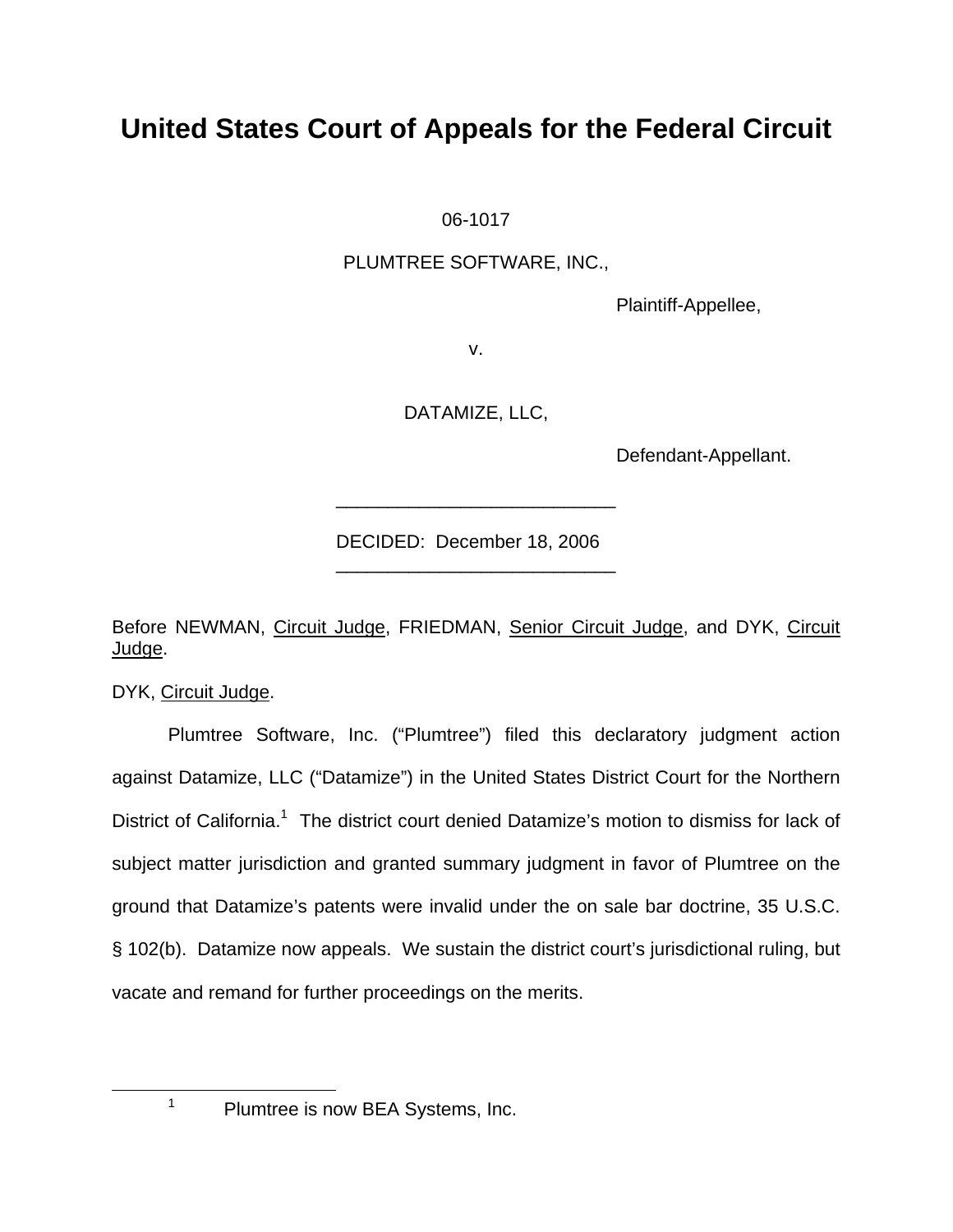#### BACKGROUND

I

This case involves two Datamize patents, U.S. Patent Nos. 6,460,040 ("'040 patent") and 6,658,418 ("'418 patent"). Datamize principal Kevin Burns is the named inventor of the patents, which were continuations of his U.S. Patent No. 6,014,137 ("'137 patent"). The patents are entitled "Authoring System for Computer-based Information Delivery System" and share a common specification.

The patented invention is a computer program that is used to create other computer programs (an "authoring tool"). The invention encompasses both the method of creating the computer program and the software for creating the computer program. The '040 patent contains method claims, and the '418 patent is asserted to contain both method and apparatus claims.The authoring tool may be used to create customized kiosks. As an example, the patents explain the authoring tool might be used to create electronic kiosks used at ski resorts to provide information to customers about ski conditions, local hotels, and restaurants through a touch screen or key pad.The patented invention is not the kiosk itself, but is the software for, and the method of, creating the kiosk.<sup>[2](#page-2-0)</sup>

 $\frac{1}{2}$ 

<span id="page-2-0"></span> $\frac{2}{10}$  Claim 1 of the '418 patent is representative of the method claims:

A method for providing customized assortment of information content from a plurality of information providers for display in one or more customized interface screens in a plurality of computers, comprising:

enabling selection of a customized assortment of information content from information content from said plurality of information providers;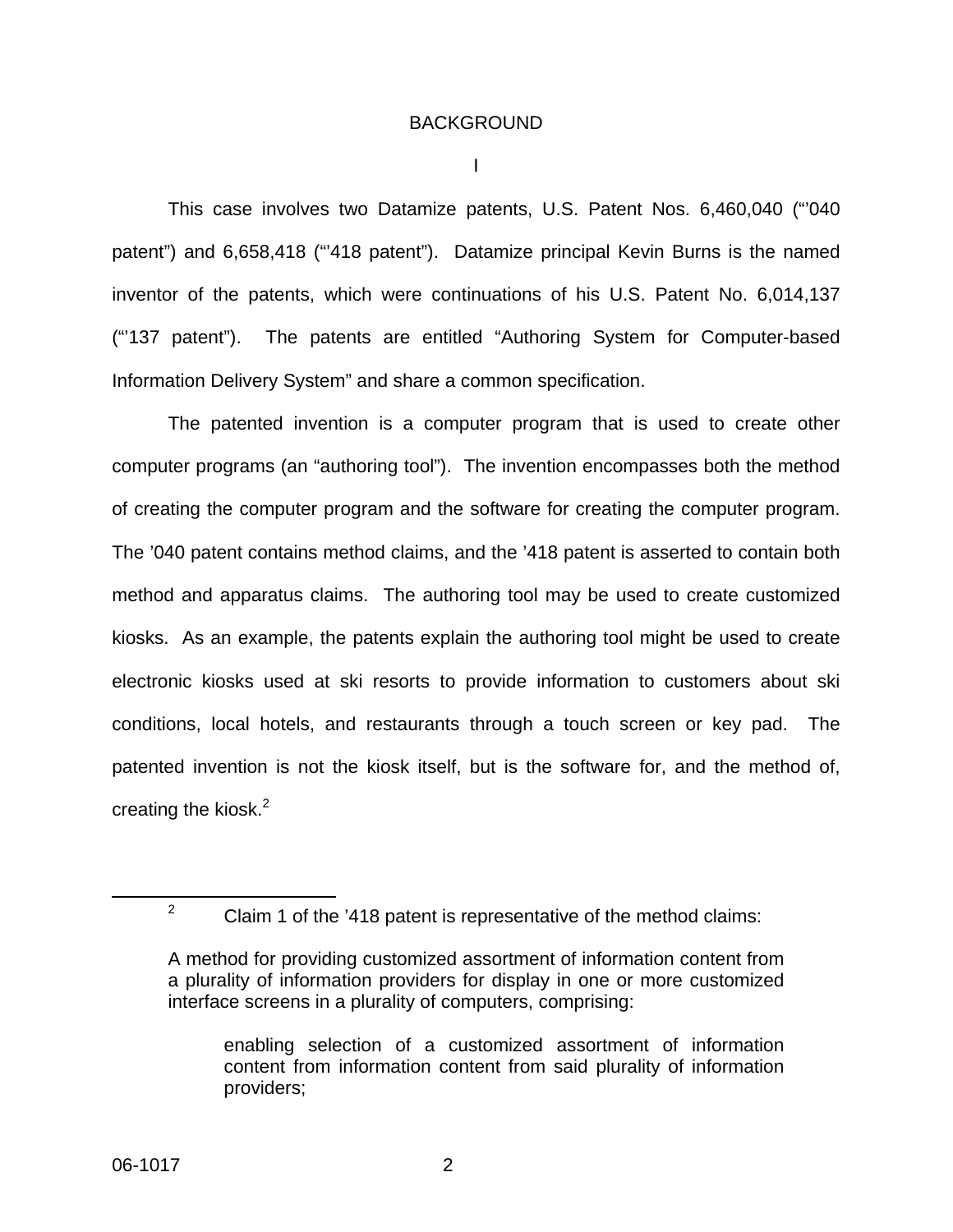Plumtree is a computer software company that produces "corporate portal" software.The corporate portal is web-based software that brings together various applications and information into a customized desktop screen that employees of an organization can separately access.Plumtree primarily markets its corporate portal software to companies that want to organize their corporate intranet sites.

II

This declaratory judgment action brought by Plumtree concerning the '040 and

'418 patents is not the first lawsuit between Datamize and Plumtree. On May 17, 2002,

Datamize filed an infringement suit against Plumtree in the United States District Court

for the District of Montana alleging infringement of the parent '137 patent ("Montana

action").On the same day, Datamize sent a letter to Plumtree stating:

Datamize believes that Plumtree is infringing the '137 Patent by, among other things, providing software enabling the operation of portals and kiosks employing customization and personalization features. We also believe that Plumtree will infringe the claims in the continuation patent application when it issues as a patent. From the prior communications, it does not appear that Plumtree has appreciated the implication of Datamize's patent rights.

enabling selection of at least one interface screen element from a plurality of pre-defined interface screen elements for inclusion in said customized interface screens,

said screen elements having on-screen characteristics subject to pre-defined constraints providing a generally uniform look and feel with other interface screens of said plurality of computers; and

associating a selection of a customized assortment of information content for a first computer of said plurality and a selection of at least one screen element for said first computer for display on said first computer in said one or more customized interface screens.

1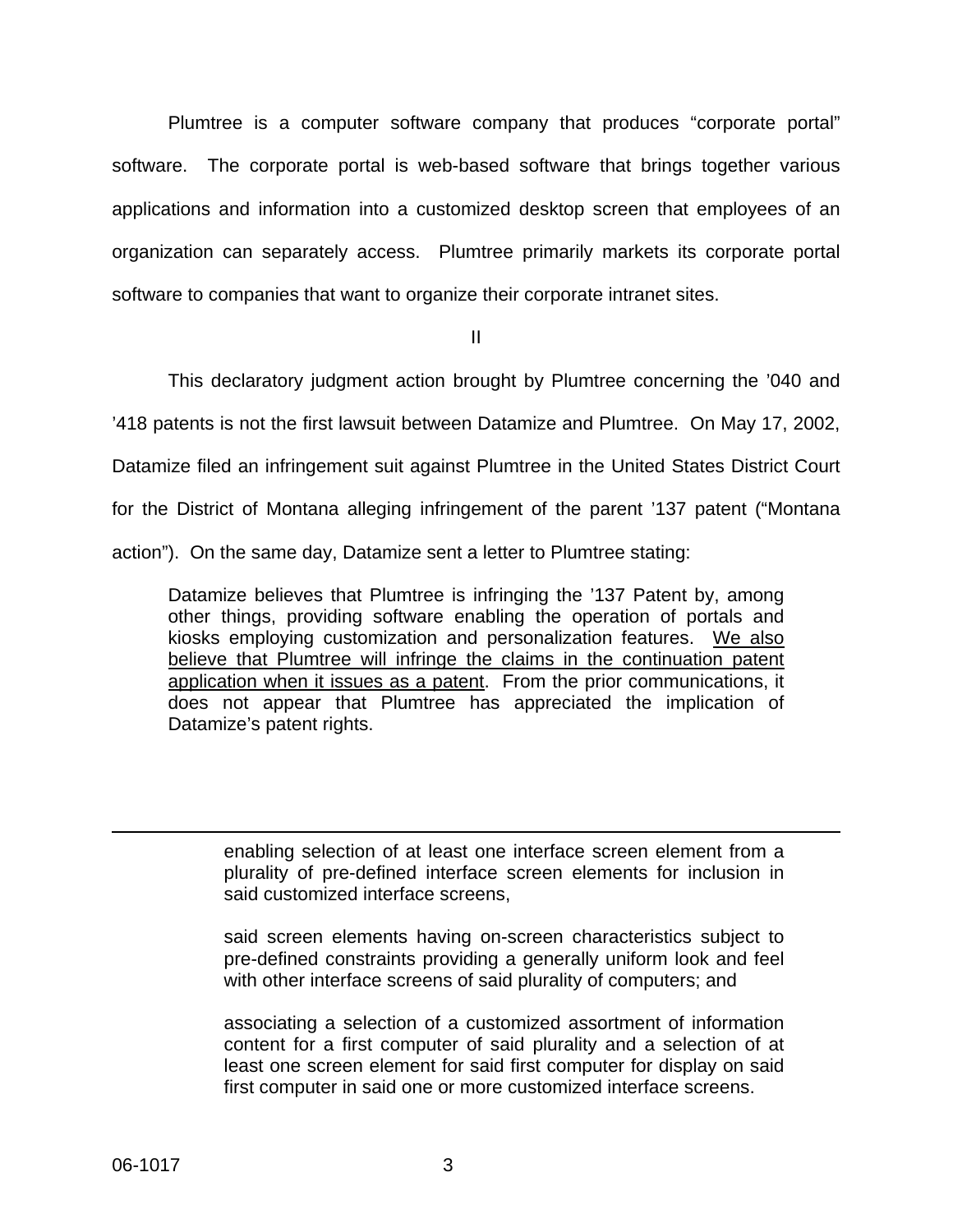Plumtree Software, Inc. v. Datamize, LLC, No. 04-CV-2777, slip op. at 5-6 (N.D. Cal. Sept. 12, 2005) (emphasis added).The underscored language referred to a pending patent application that later issued as the '040 patent. Datamize attached the '040 patent application claims to the letter, and the letter stated that the application claims had been "allowed."The letter stated further that "[b]ecause a direct assertion of patent infringement could subject Datamize to a declaratory judgment action by Plumtree in an inconvenient forum, [Datamize] has proceeded to preserve its rights by filing the attached Complaint" charging infringement of the '137 patent. Id. at 7.The complaint could not (and did not) include infringement claims with respect to the yet-to-be-issued '040 patent. That patent issued on October 1, 2002.

On November 23, 2002, pursuant to Plumtree's motion to dismiss, a magistrate judge recommended dismissing the Montana action as to the '137 patent for lack of personal jurisdiction over Plumtree.On December 4, 2002, before the magistrate's recommendation was adopted by the district court, Plumtree filed a declaratory judgment action in the United States District Court for the Northern District of California seeking a judgment that it did not infringe the '137 patent ("first California action"). Datamize then counterclaimed for infringement.<sup>[3](#page-4-0)</sup> On July 8, 2003, the District of Montana judge adopted the magistrate's recommendation and dismissed the Montana action for lack of personal jurisdiction.

On September 3, 2003, Datamize filed a third lawsuit alleging infringement of the '040 patent against nine defendants (not including Plumtree) in the United States

<span id="page-4-0"></span> $3$  On August 7, 2003, Datamize filed a motion to realign itself as plaintiff in the first California action, which the district court granted on October 6, 2003.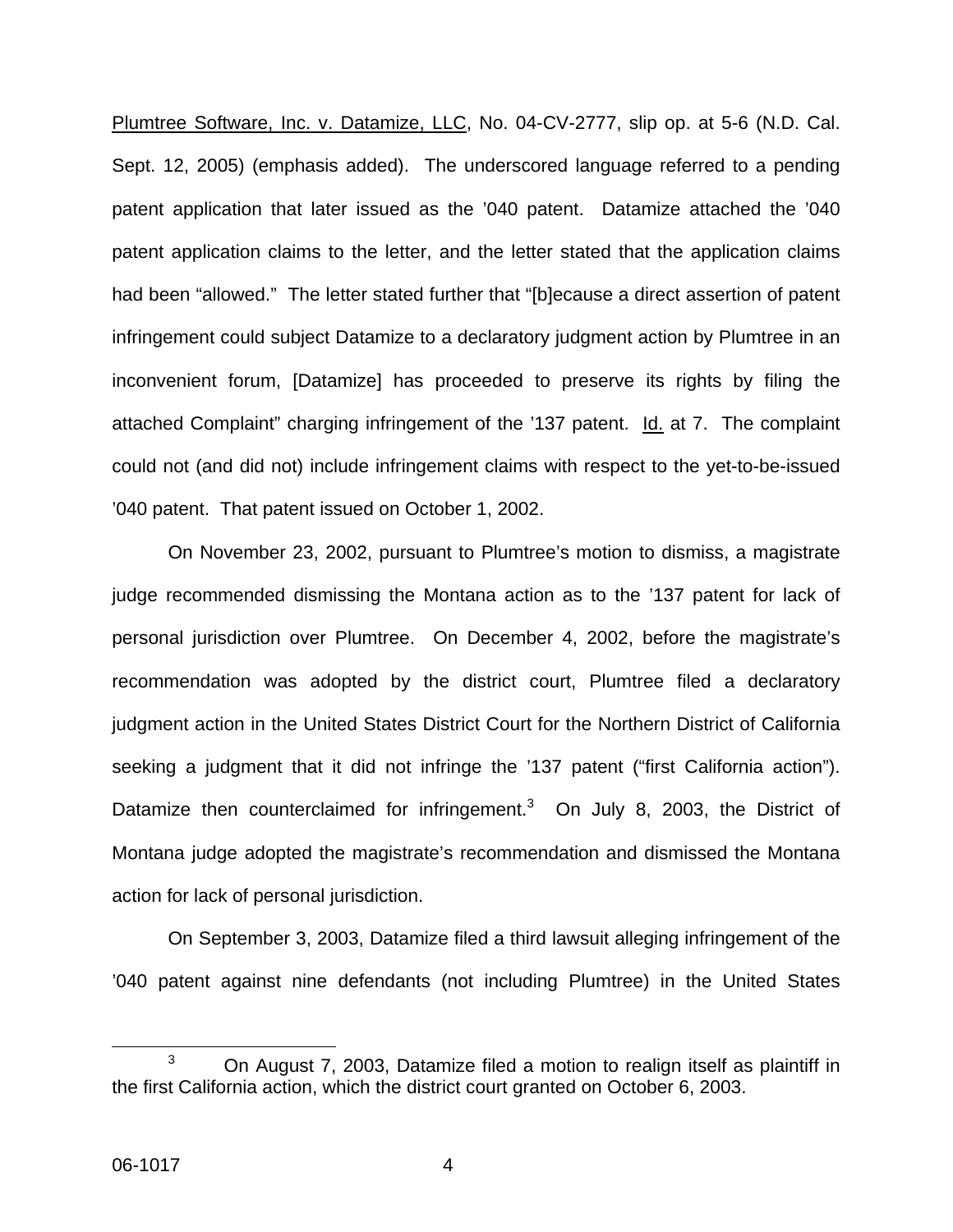District Court for the Eastern District of Texas ("Texas action").After the '418 patent issued on December 2, 2003, Datamize moved to add infringement claims under the '418 patent to the Texas action.In briefing the motion to add the '418 patent claims, Datamize argued that, in light of the similarity of the '040 and '418 patents, "it would be highly surprising if Defendants' counsel had not specifically considered the possibility that Datamize would add the '418 Patent to this case." J.A. at 496. An interrogatory was served in the Texas action asking Datamize to list "each product made, used, offered for sale, or sold by . . . persons other than the Defendants that Datamize contends incorporates or embodies a claimed invention of the patent(s)-in-suit." In its response, Datamize listed Plumtree's Corporate Portal and Enterprise Web Suite.

On July 9, 2004, in the first California action, the district court granted Plumtree's summary judgment motion and held that the asserted claims of the '137 patent were invalid for indefiniteness under 35 U.S.C. § 112, ¶ 2, because the term "aesthetically pleasing" rendered the claims too subjective.(This court eventually affirmed the grant of summary judgment. Datamize, LLC v. Plumtree Software, Inc., 417 F.3d 1342, 1356 (Fed. Cir. 2005)).

On the same day, the district court granted summary judgment in favor of Plumtree on the '137 patent, Plumtree filed the present declaratory judgment action with respect to the '040 and '418 patents ("second California action"). Those patents are similar to the '137 patent but do not include the "aesthetically pleasing" language. On October 15, 2004, Plumtree filed a motion for summary judgment on the ground that the '040 and '418 patents were invalid under the on sale bar because the methods of the patent claims had been on sale or offered for sale before the critical date (one year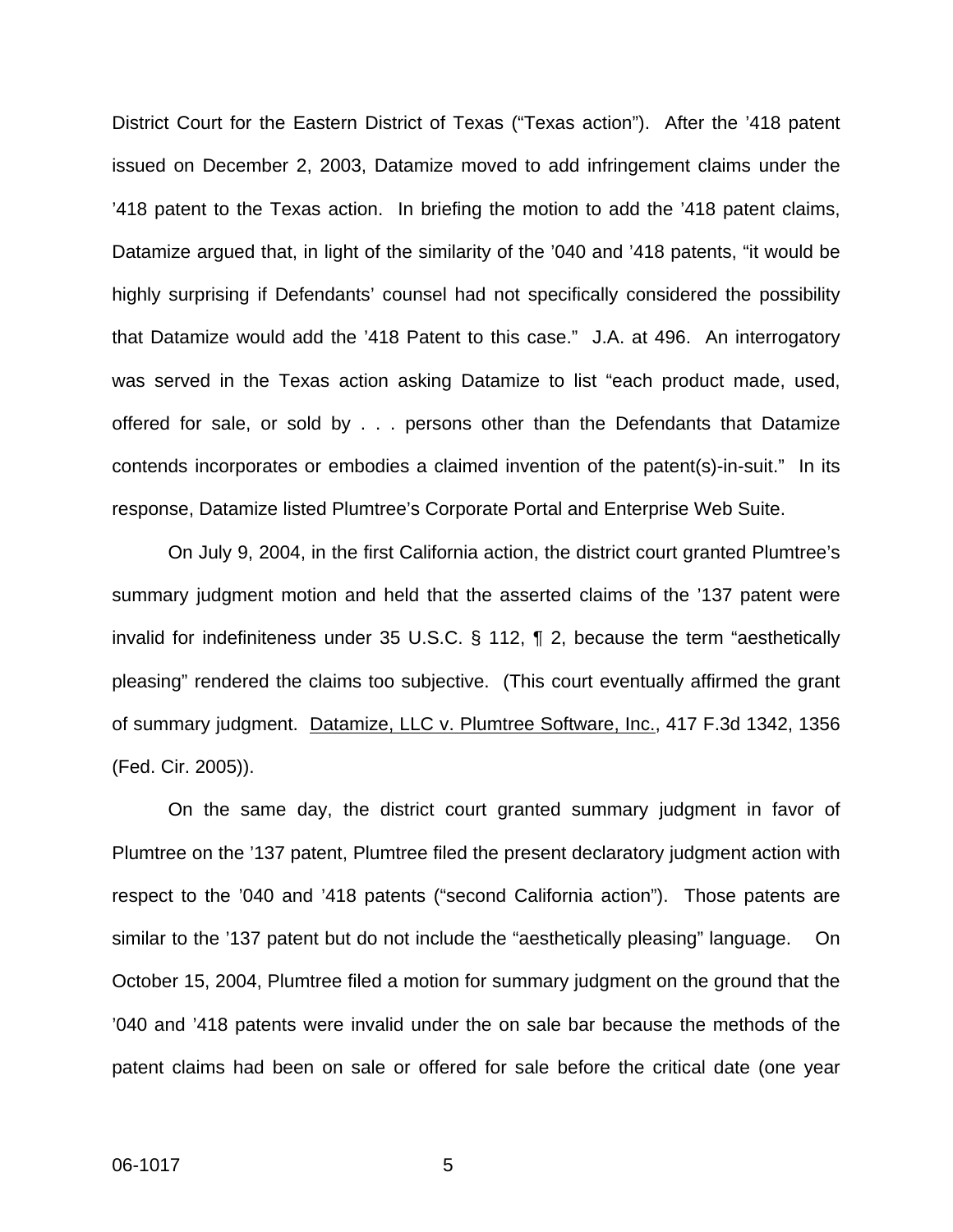before the application date).Three days later, Datamize filed a motion to dismiss for lack of subject matter jurisdiction on the theory that Plumtree had not established a "reasonable apprehension" that Datamize would sue it for infringement of the '040 and '418 patents.

III

Plumtree's summary judgment motion established the following undisputed facts.

In early 1993 Emmett and Kevin Burns formed Multimedia Adventures ("MA") (which later assigned its patents to Datamize).By December 1994 Kevin Burns had completed development of the authoring tool which could be used to create an interactive kiosk system.On January 17, 1995, representatives from MA gave a presentation to representatives from the Ski Industry of America ("SIA"), sponsors of a ski industry trade show, offering to create a kiosk for the trade show.On January 25, 1995, SIA sent a letter to MA confirming that MA would provide a kiosk at the trade show in exchange for SIA's "waiving the \$10,000 sponsorship fee associated with participation in the electronic information center." J.A. at 227. The trade show was held on March 3-7, 1995, in Las Vegas, NV, shortly after the February 27, 1995, critical date, and the kiosk was displayed when it was completed near the end of the first day of the show.The record establishes that the SkiPath kiosk was created with the authoring system and that the authoring system "embodied all the claims of all three of Datamize's patents." J.A. at 349.

The district court first considered Datamize's motion to dismiss for lack of subject matter jurisdiction. The court concluded that declaratory judgment jurisdiction was proper because a "case or controversy" existed as to both the '040 and '418 patents.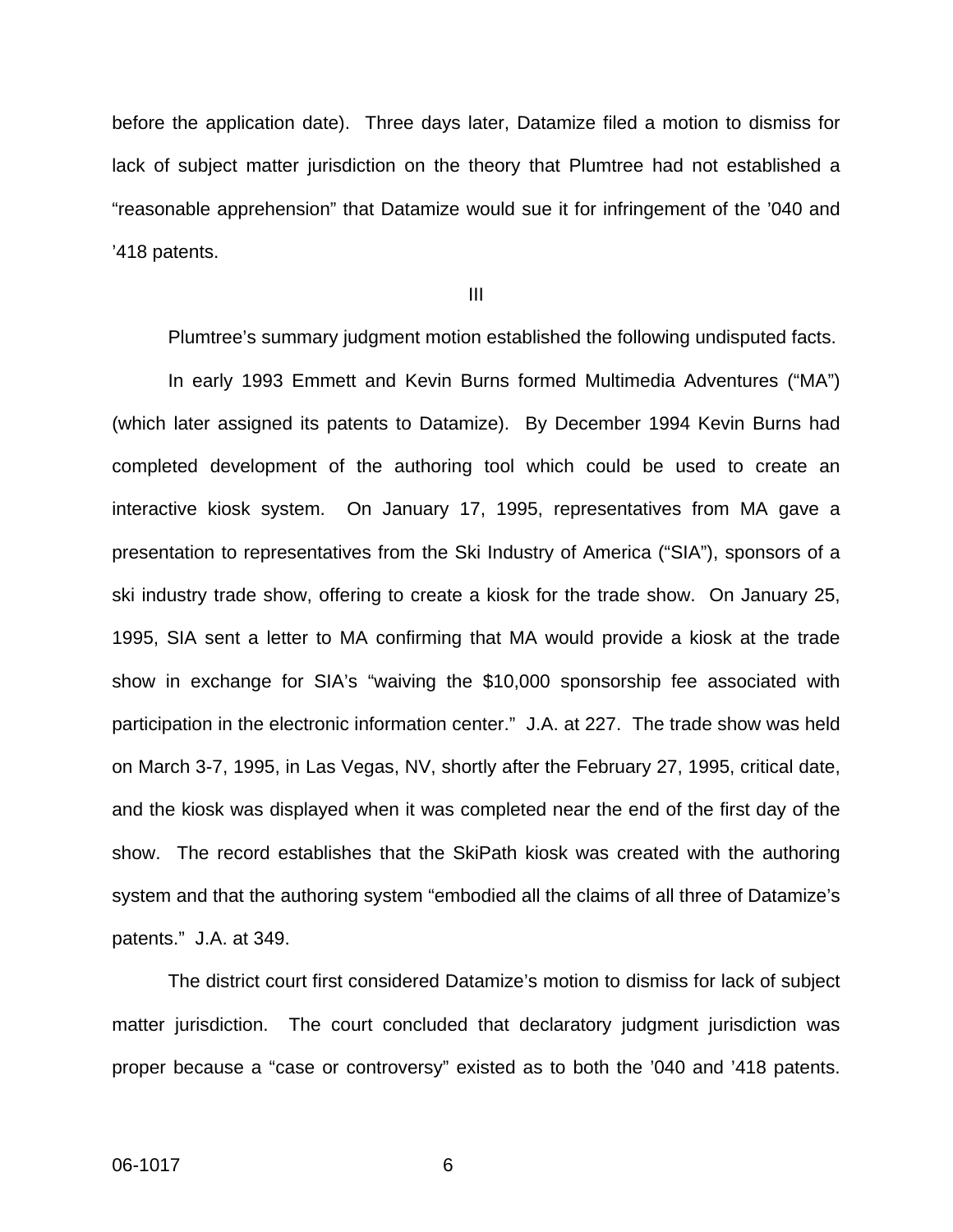As to the '040 patent, the court stated that "Datamize's May 17, 2002, letter represented an 'explicit threat or other action' that would cause reasonable apprehension of an infringement suit." Plumtree, slip. op. at 13.Although the letter was sent two years before Plumtree filed the declaratory judgment action, the court found that "there [was] no evidence . . . indicating that Datamize's intention to pursue litigation over alleged infringement[] of [the] '040 . . . [patent had] changed." Id. at 18.The court noted that the May 17, 2002, letter did not refer to the '418 patent. However, under the totality of the circumstances, the court concluded that Plumtree had a reasonable apprehension of suit regarding the '418 patent because Datamize had already sued Plumtree on the parent '137 patent, sued other defendants in the Texas action on the '040 and '418 patents, and identified Plumtree as infringing both patents. Accordingly, the court stated that "the amalgamation of (1) the May 17, 2002, letter, (2) the '137 infringement suit and (3) the TX action represents an 'explicit threat or other action' that would cause Plumtree to have a 'reasonable apprehension' of suit." Id. at 16 (internal quotations omitted).

Next the district court considered Plumtree's motion for summary judgment. The court held both the '040 and '418 patents invalid under the on sale bar rule. The court concluded that "the on-sale bar [was] triggered by the facts of this case" because there was "an agreement to 'perform' a method claim" before the critical date. Id. at 23. The basis for this holding was the fact that "[a]t the January 17, 1995, meeting, MA offered to provide its interactive electronic kiosk system during the March 1995 trade show." Id. at 21 (internal quotations omitted).The court found that MA received consideration because "MA was granted a 'prime location' and its fee was waived in exchange for the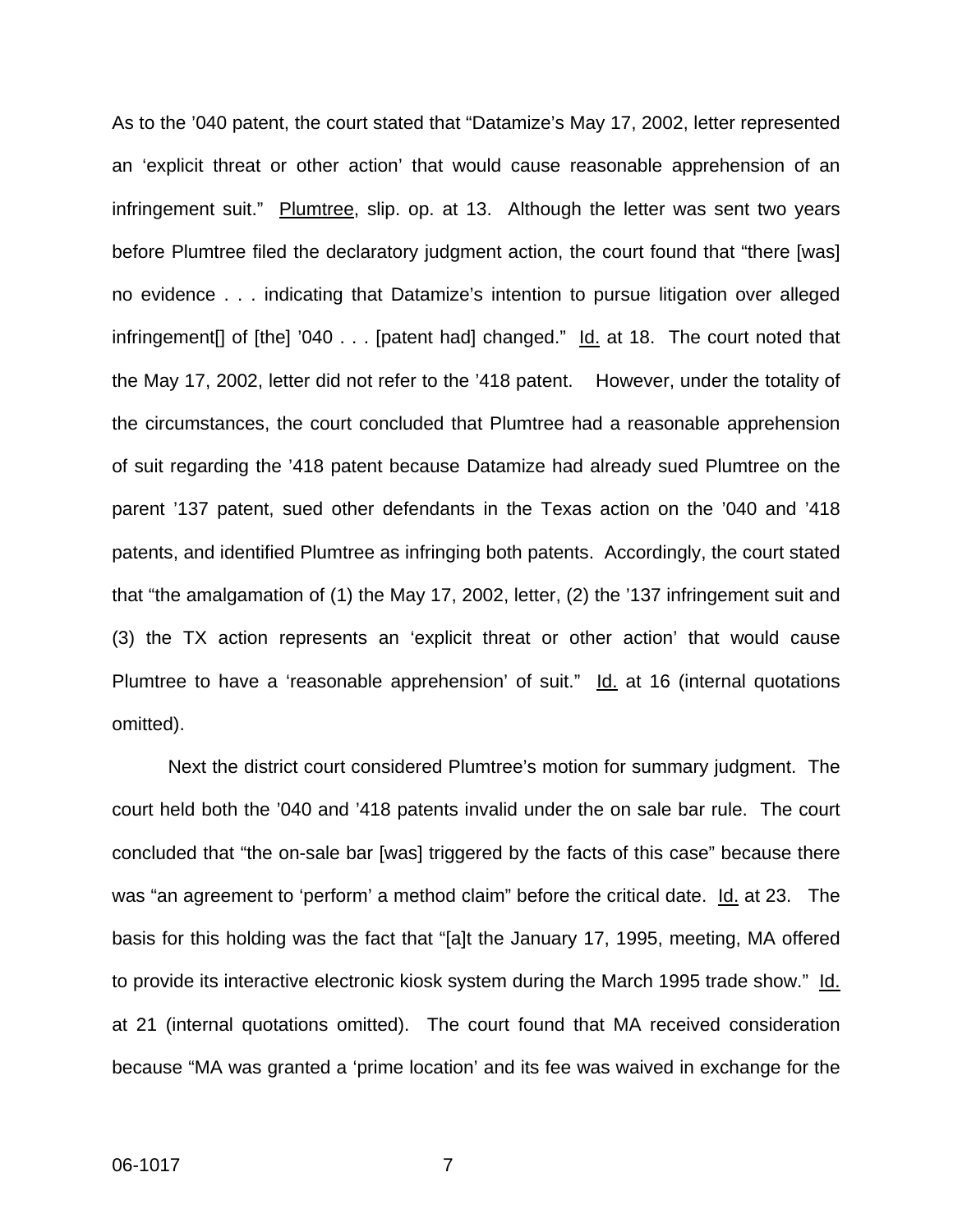display of MA's kiosk." Id. The court noted that MA's meeting with SIA on January 17, 1995, and the subsequent agreement both occurred before the February 27, 1995, critical date.The court then stated that "the agreement with SIA embodied all of the claims of the '040 and '418 patents" because "the kiosk at the trade show embodied all of the claims." Id. at 24-25. Accordingly, the court granted summary judgment in favor of Plumtree.

Datamize timely appealed to this court. We have jurisdiction pursuant to 28 U.S.C. § 1295(a)(1) (2000).

#### **DISCUSSION**

I

The determination of whether Article III jurisdiction exists is a question of law that we review without deference. Arrowhead Indus. Water, Inc. v. Ecolochem, Inc., 846 F.2d 731, 735 (Fed. Cir. 1988). We review the underlying factual findings for clear error. Gen-Probe Inc. v. Vysis, Inc., 359 F.3d 1376, 1379 (Fed. Cir. 2004).

A declaratory judgment action may be brought where there is an "actual controversy" between "interested" parties. See 28 U.S.C. § 2201 (2000); Aetna Life Ins. Co. v. Haworth, 300 U.S. 227, 239-40 (1937); BP Chems. Ltd. v. Union Carbide Corp., 4 F.3d 975, 977 (Fed. Cir. 1993). This court has developed a two-part test for determining whether an "actual controversy" exists. "There must be both (1) an explicit threat or other action by the patentee, which creates a reasonable apprehension on the part of the declaratory plaintiff that it will face an infringement suit, and (2) present activity which could constitute infringement or concrete steps taken with the intent to conduct such activity." Sierra Applied Scis., Inc. v. Advanced Energy Indus., Inc., 363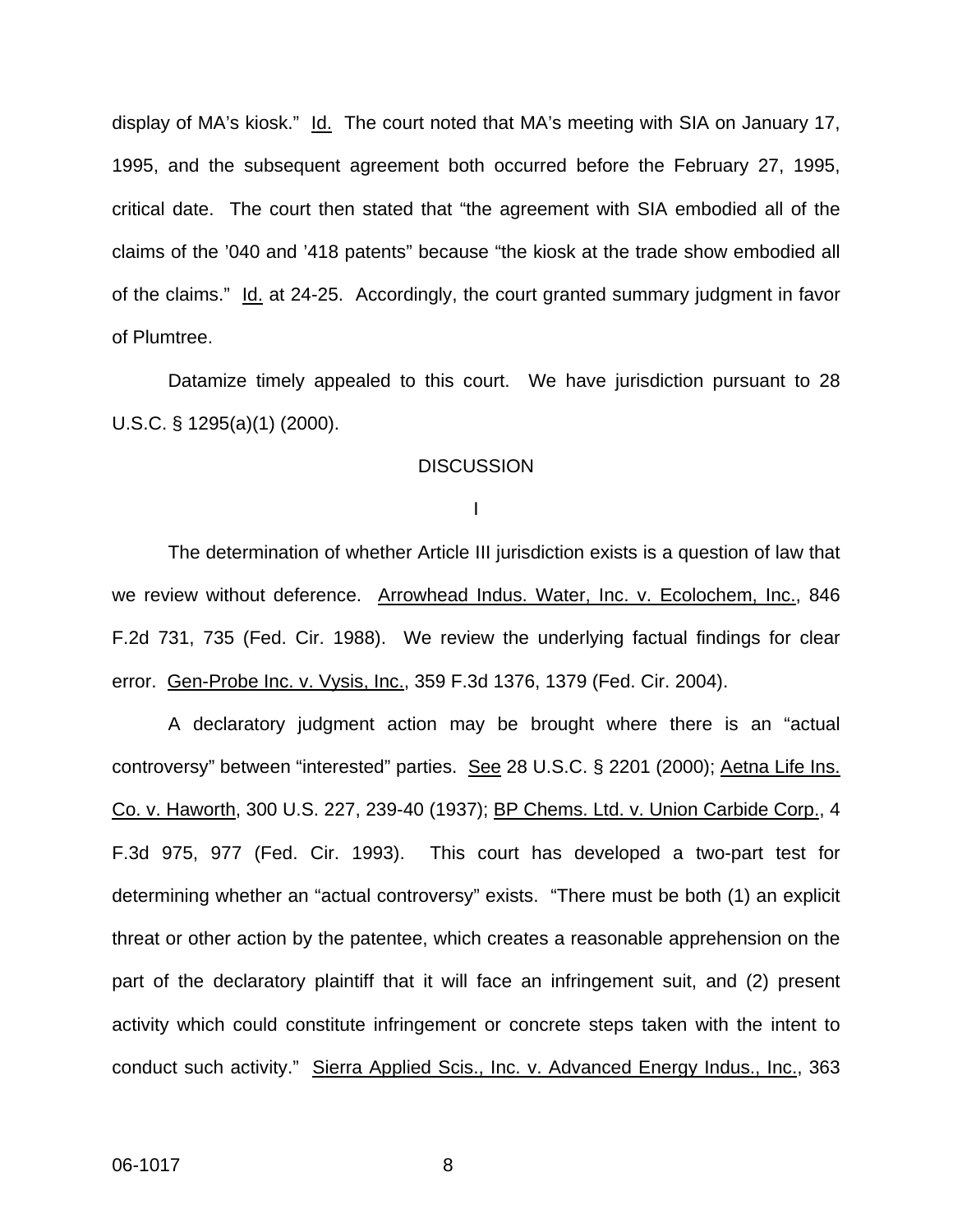F.3d 1361, 1373 (Fed. Cir. 200[4](#page-9-0)) (quoting  $\underline{\mathsf{BP}$  Chems., 4 F.3d at 978).<sup>4</sup> Here the parties do not dispute that the second prong is met. Accordingly, we need only determine, under the first prong, whether Plumtree had a "reasonable apprehension" that it would face an infringement suit on the '040 and '418 patents.

This court looks to "the 'totality of the circumstances' in determining whether [the] conduct meets the first prong of the test." Arrowhead Indus. Water, Inc., 846 F.2d at 736.

Our decision in Goodyear Tire & Rubber Co. v. Releasomers, Inc., 824 F.2d 953 (Fed. Cir. 1987), is directly on point. In that case, Releasesomers sued Goodyear in state court for misappropriation of trade secrets. While the trade secret litigation was pending, patents were issued to Releasomers that were "directed to essentially the same technology involved in the state trade secret litigation." Id. at 954. We noted that "the situation here indicates that these parties are themselves currently embroiled in a protracted dispute in state court over the commercial technology generally covered by the ... patents." Id. at 955. We found that "[b]y suing Goodyear in state court for the same technology as is now covered by the patents, Releasomers has engaged in a course of conduct that shows a willingness to protect that technology," and a reasonable apprehension of suit. Id. at 956; see also Vanguard Research, Inc. v. PEAT, Inc., 304 F.3d 1249, 1255 (Fed. Cir. 2002) (finding reasonable apprehension where PEAT sued Vanguard for misappropriation of trade secrets regarding the same

<span id="page-9-0"></span><sup>&</sup>lt;sup>4</sup> The Supreme Court in MedImmune, Inc. v. Genentech, Inc., is considering whether the "reasonable apprehension" prong of our test is unduly restrictive and not consistent with Article III standards as interpreted by the Supreme Court. Brief of Petitioner-Appellant at 20-22, MedImmune, Inc. v. Genentech, Inc., No. 05-607 (U.S.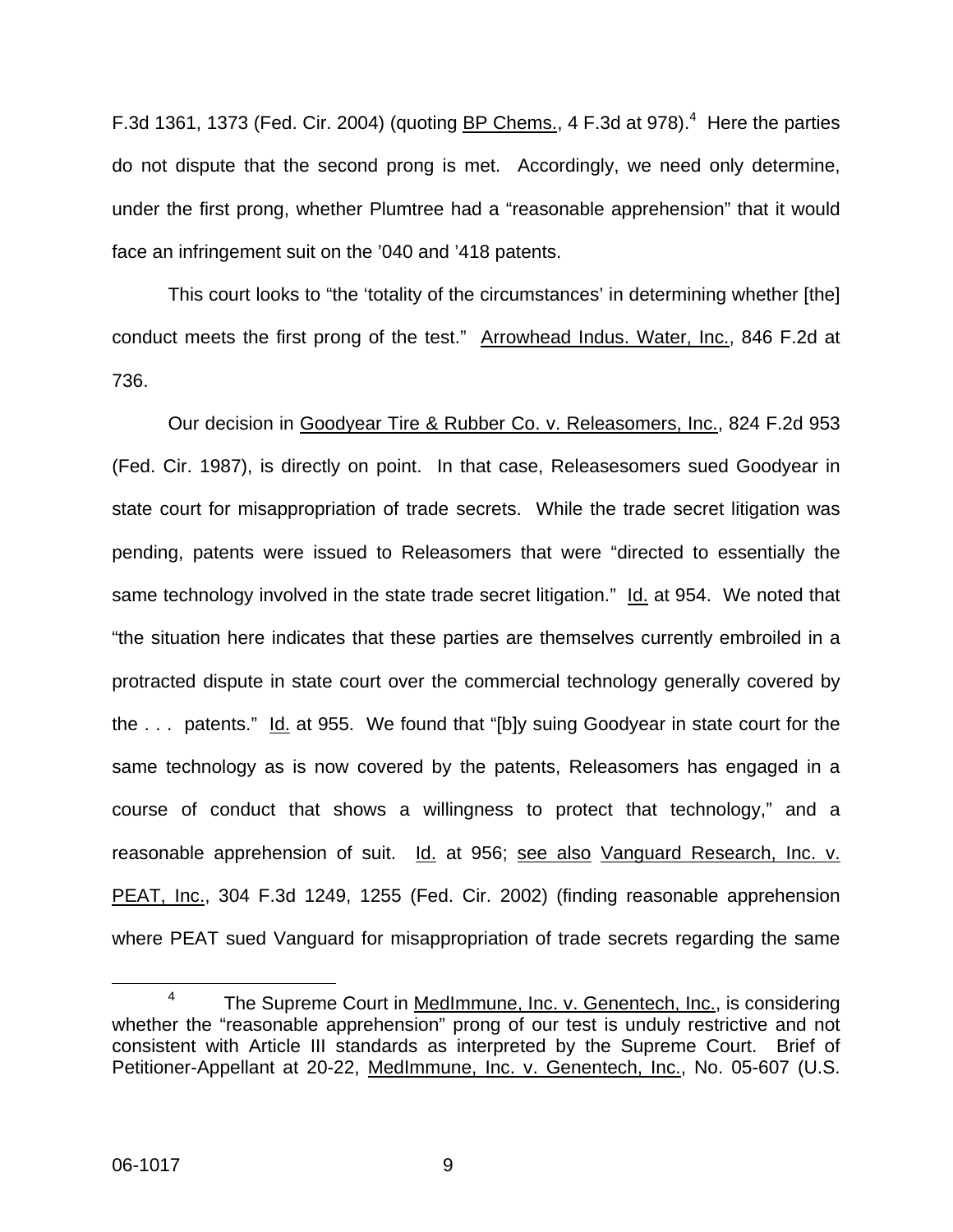technology and stating that "[f]iling a lawsuit for patent infringement would be just another logical step in [PEAT's] quest to protect its technology").

Here, before Plumtree commenced this declaratory judgment action, Datamize had sued Plumtree on the parent '137 patent. Although the '040 and '418 patents do not share the same "aesthetically pleasing" language as the '137 patent, the three patents all describe a similar technology and share a common specification. Here, as in Goodyear and Vanguard, "[b]y suing [earlier] for the same technology as is now covered by the patents [in suit], [the patent holder] has engaged in a course of conduct that shows a willingness to protect that technology," Goodyear, 824 F.2d at 956, and has created a reasonable apprehension of suit.

Datamize argues that, even if there were a reasonable apprehension of suit in 2002 when the suit on the '137 patent was filed, the declaratory judgment action on the '040 and '418 patents was not filed until July 9, 2004, and the passage of time had dissipated any reasonable apprehension.Where the defendant does not sign a covenant not to sue, a reasonable apprehension may only be eliminated in "narrow" circumstances because "otherwise a patent holder could attempt extra-judicial patent enforcement with scare-and-run tactics that the Declaratory Judgment Act was intended to forestall." Fina Research, S.A. v. Baroid Ltd., 141 F.3d 1479, 1483 (Fed. Cir. 1998) (internal quotation marks omitted). Here Datamize did not meet this burden because, between the two lawsuits, Datamize continued to "engage[] in a course of conduct that show[ed] a willingness to protect [its] technology." Goodyear, 824 F.2d 956. On September 3, 2003, Datamize sued nine other defendants in the Texas action on the

May 15, 2006). We need not address that question here because, even under this

<u>.</u>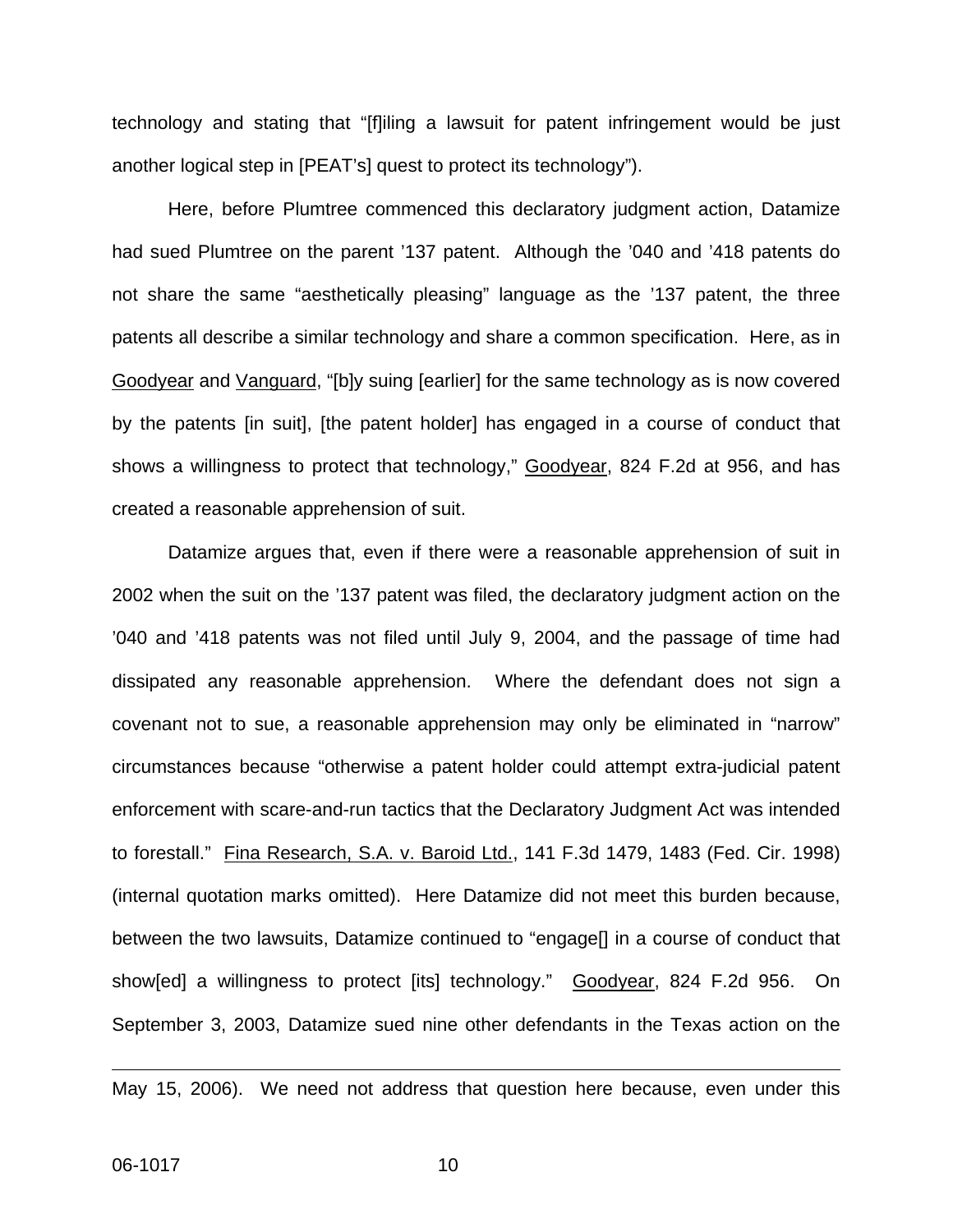'040 and '418 patents. See Arrowhead Indus. Water, Inc., 846 F.2d at 737 (noting that a patentee's infringement suit against a third party "evidenced not only an intent but a willingness and capacity to employ litigation in pursuit of its patent rights"). Moreover, on May 12, 2004, in the Texas action, Datamize directly stated in response to an interrogatory that it believed Plumtree was infringing these patents.Plumtree was aware of the Texas action, and whether or not the interrogatory response was actually communicated to Plumtree, the response is probative of Datamize's intentions. This suit was filed only two months after the interrogatory response on July 9, 2004.

Accordingly, Datamize's actions clearly created a "reasonable apprehension" of suit on the '040 and '418 patents, and this apprehension was not dissipated by Datamize's subsequent actions.

II

As we have jurisdiction over this action, we next consider whether the '040 and '418 patents are invalid under the on sale bar, 35 U.S.C. § 102(b).

The determination of whether an invention was on sale within the meaning of § 102(b) is a question of law that we review without deference. Scaltech, Inc. v. Retec/Tetra, LLC, 269 F.3d 1321, 1327 (Fed. Cir. 2001). We also review a grant of summary judgment without deference. See Crater Corp. v. Lucent Techs., Inc., 255 F.3d 1361, 1366 (Fed. Cir. 2001).

A claimed invention is considered to be on sale under § 102(b) if the invention is sold or offered for sale more than one year before the filing date of the patent application. Here the '040 and '418 patents claim priority to a provisional application

court's existing jurisprudence, we find that there was a reasonable apprehension of suit.

1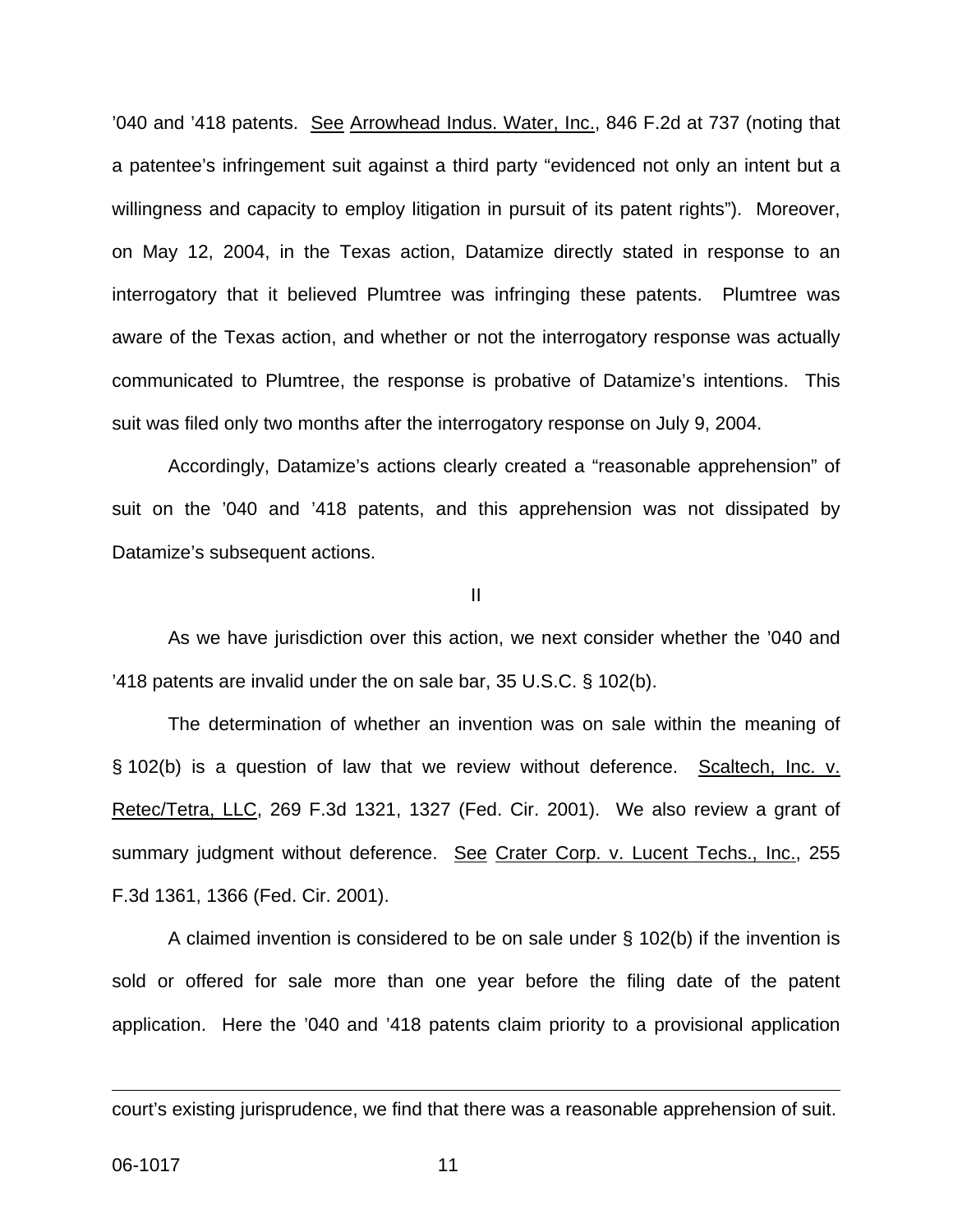that was filed on February 27, 1996. Thus, for purposes of the on sale bar, the critical date is February 27, 1995.

The facts pertinent to the on sale bar issue are as follows. By December 1994 Kevin Burns, the inventor of the '040 and '418 patents, had completed development of the authoring tool ultimately reflected in the patent claims.In the winter of 1994 his company, MA, learned that the SIA was going to hold a trade show in Las Vegas, Nevada in March 1995.As part of the show, SIA planned to include an example of a "ski store of the future" called the "Mountain Visions" store.

On January 17, 1995, representatives from MA gave a presentation to the representatives from SIA at SIA's headquarters in Virginia.At the time of the presentation, the authoring tool had been reduced to practice, but MA had not yet used the authoring tool to create a kiosk product. The slides used during MA's presentation refer to "proprietary authoring tools" that "allow rapid updating" and "support new technologies as they appear."However, Emmett Burns later testified that he could not "recall telling SIA any of the particulars of the authoring tool at the SIA meeting." J.A. at 549. He stated that he did not explain how the authoring tool allowed for "rapid updating" because "even if [h]e explained any of it[,] [t]hese people . . . are not technology people; and they go into a different space if you start to get into that." J.A. at 550. Rather, Emmett Burns testified that the purpose of the presentation was to show SIA what the ultimate kiosk product, entitled "SkiPath," "would be like."

On January 25, 1995, SIA sent a letter to MA confirming the agreement that MA would "participat[e] as [a] sponsor of the 'interactive' portion of the electronic information center of Mountain Visions at SIA." J.A. at 227.The letter stated that in exchange for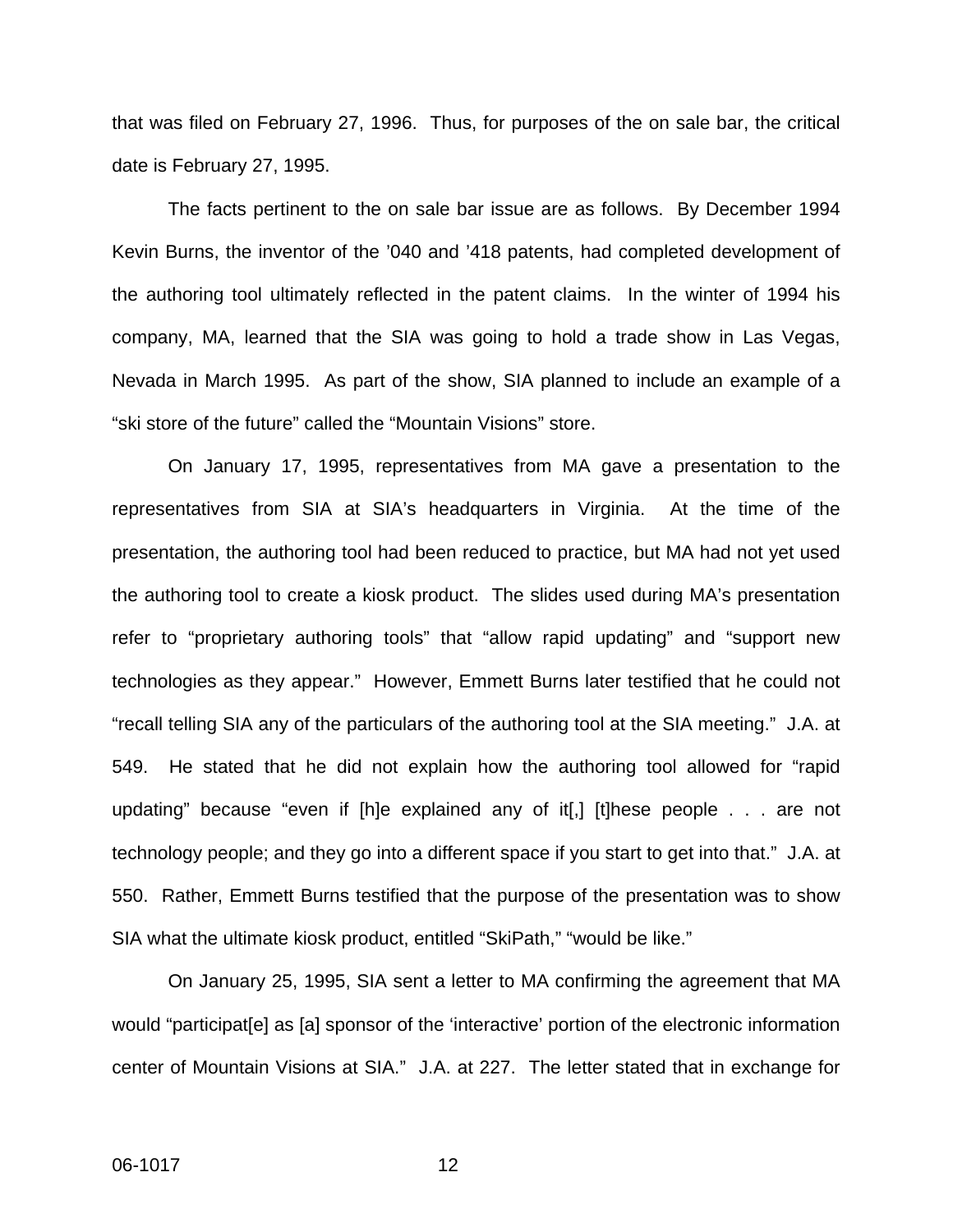SIA "waiving the \$10,000 sponsorship fee associated with participation in the electronic

information center," MA agreed to:

- 1. Provide software/hardware package necessary to produce the interactive touch-screen information center as presented to SIA on January 17, 1995 in McLean, VA.
- 2. Provide multiples of this software/hardware package to allow for multiple customer access in the information center.
- 3. Work to the best of their ability to put the other product sponsors participating in the concept store on the interactive system, as presented  $\overline{[]}$  January 17<sup>th</sup>, at no charge to these companies. SIA will work to facilitate this effort wherever possible.
- 4. Provide looped advertising/entertainment video on ¾ inch VHS for the overhead monitor system. SIA would help to acquire entertainment segments if necessary.
- 5. Exhibit within the trade show. SIA will facilitate getting Multimedia Adventures an appropriate booth space to exhibit and sell your products.

J.A. at 227. On January 26, 1995, Kevin Burns "filled out an exhibit space contract for [MA's] exhibit space at the tradeshow" and paid \$2,430 in exhibit space fees. J.A. at 531.The exhibit space contract stated that "the type of product" MA would display was a "computer kiosk." J.A. at 196. Emmett Burns later testified that the agreement between SIA and MA was that in exchange for space at the trade show, MA would "put the system in the store." J.A. at 382. He explained that "the system" was "the multimedia kiosk" (SkiPath). Id.

The trade show was held on March 3-7, 1995 (after the February 27, 1995, critical date) in Las Vegas, NV.Kevin Burns testified that "a Mulitmedia Adventures product" was demonstrated and that there was a demonstration of the "kiosk system," which was called "SkiPath." J.A. at 350-52.The record establishes that "SkiPath [was]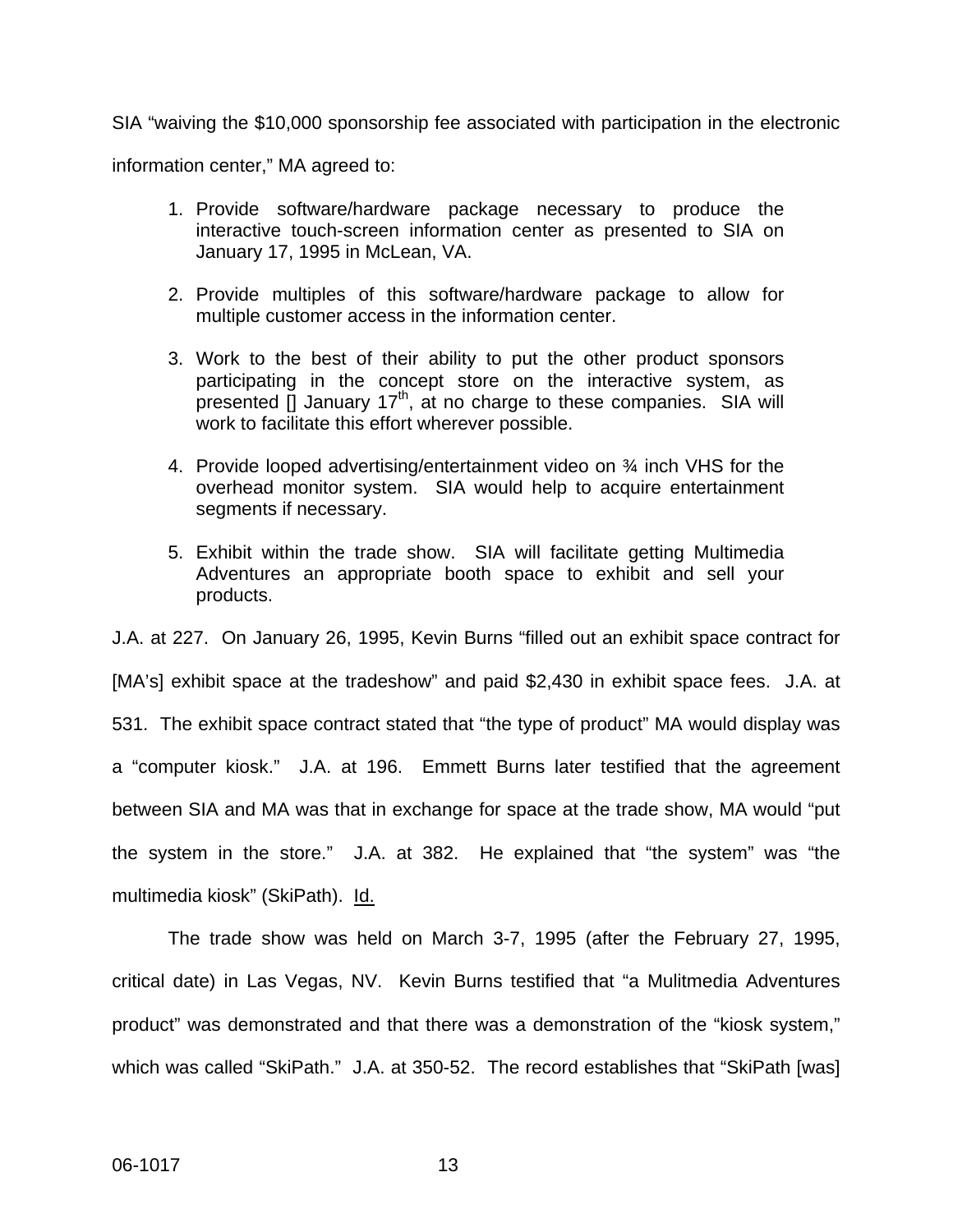created with the authoring system" and that the authoring system embodied all the claims of all three of Datamize's patents. J.A. at 347-50. Kevin Burns also testified, somewhat confusingly, that "the network kiosk system that was demonstrated in March of 1995 at the Las Vegas show emod[ied] all the claims" of the '040 and '418 patents. J.A. at 347. Although Kevin Burns began creating SkiPath before the January 17 meeting, the programming and testing of the SkiPath product was not completed until the end of the first day of the trade show.Thus, the record is not clear whether the patented process was used before the critical date.

III

The Supreme Court in Pfaff v. Wells Electronics, Inc., 525 U.S. 55 (1998), has set forth a two-part test for determining whether there was a sale or offer for sale for purposes of § 102(b). First, "the product must be the subject of a commercial [sale or] offer for sale." Id. at 67. Second, "the invention must be ready for patenting." Id. The second condition is met by "proof of reduction to practice before the critical date." Id. Here the parties agree that the authoring tool was reduced to practice in the winter of 1994.Accordingly, we need only consider the first prong of the Pfaff test.

A commercial sale or offer for sale necessarily involves consideration. See Group One, Ltd. v. Hallmark Cards, Inc., 254 F.3d 1041, 1048 (Fed. Cir. 2001); Restatement (Second) of Contracts § 71 (1981). We agree with the district court that MA received valid consideration. SIA awarded MA floor space at the trade show and waived \$10,000 sponsorship fee normally charged to show participants. Datamize argues that waiver of the \$10,000 sponsorship fee did not constitute consideration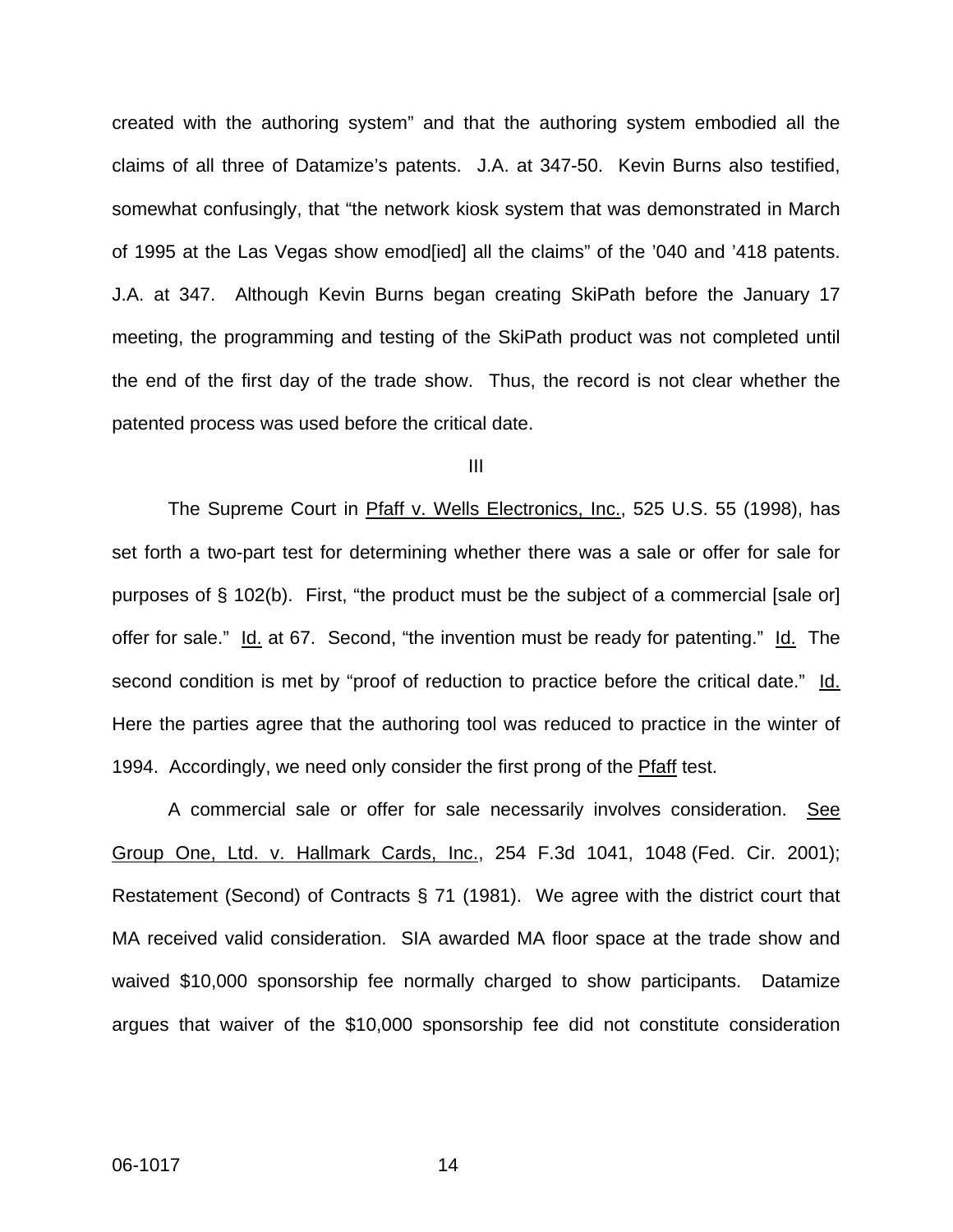because Plumtree did not demonstrate that the fee waiver was "somehow due to the invention."We do not find this argument persuasive.

However, on this record, we cannot sustain the district court's conclusion that the method claims are invalid under the on sale bar rule. The district court reasoned that "the agreement with SIA embodied all of the claims of the '040 and '418 patents" because "the kiosk at the trade show embodied all of the claims." Plumtree, slip op. at 24.In so holding, the district court relied on Kevin Burns's testimony that "the network kiosk system that was demonstrated in March of 1995 at the Las Vegas show embod[ied] all the claims" of the '040 and '418 patents.These statements reflect confusion as to the nature of the patented product. Here the invention reflected in the method claims is a process for creating a kiosk system, not the kiosk system itself. The kiosk system itself is not patented. The court's focus on whether the kiosk system somehow embodied the claims of the patent was misplaced, and the district court's reasoning does not support a grant of summary judgment. Nor does the record support the ultimate result reached by the district court.

In our view, Plumtree could meet the first prong of the **Pfaff** test under either of two alternative theories. First, Plumtree could demonstrate that before the critical date MA made a commercial offer to perform the patented method (even if the performance itself occurred after the critical date). Second, Plumtree could demonstrate that before the critical date MA in fact performed the patented method for a promise of future compensation. Under the second theory, Plumtree would not need to prove that the contract itself required performance of the patented method. We address these alternative theories in turn.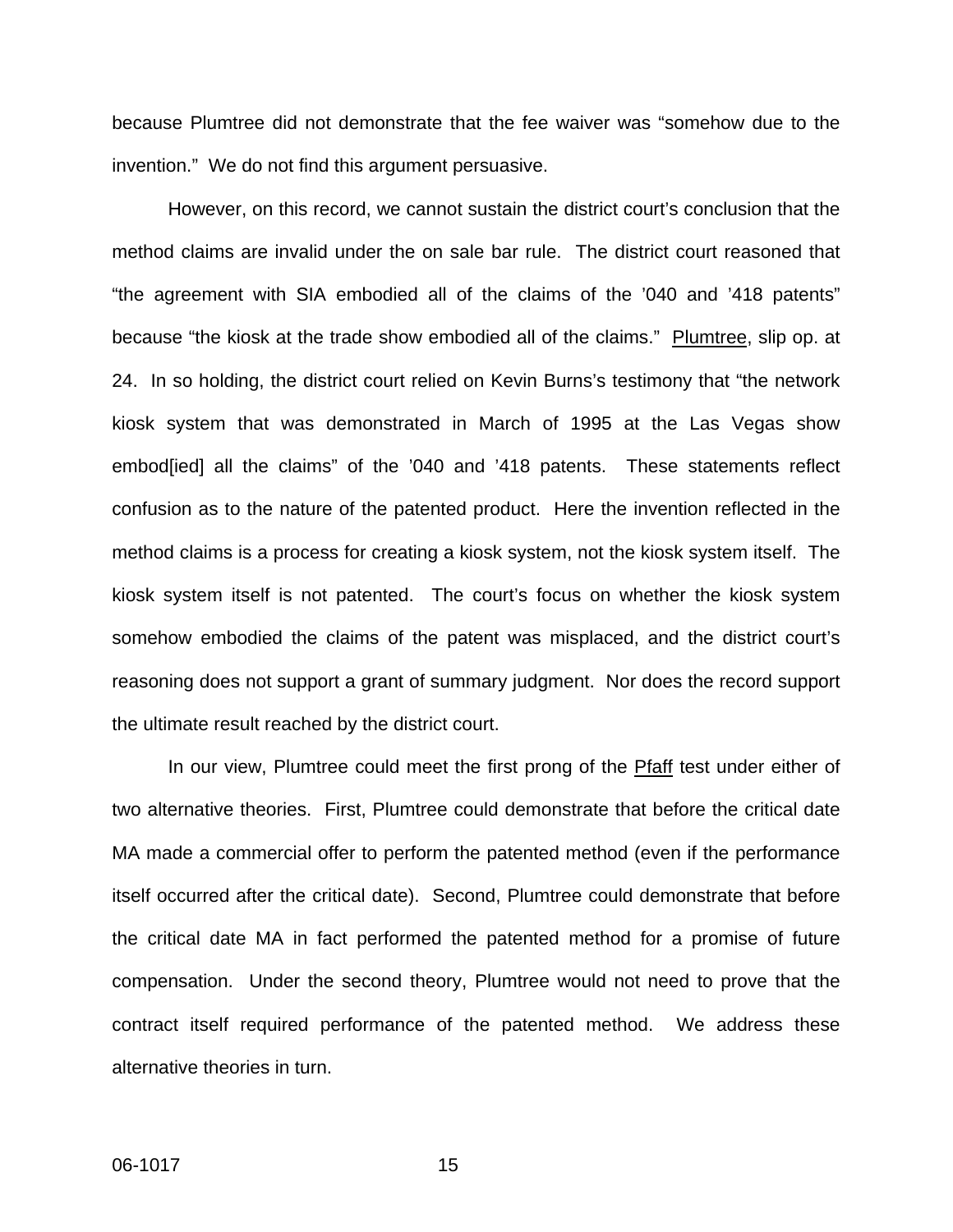Under the first theory, Plumtree would have to demonstrate that before the critical date MA made a commercial offer to perform the patented method. A commercial offer is "one which the other party could make into a binding contract by simple acceptance (assuming consideration)." Group One, 254 F.3d at 1048. Under this standard, it is clear that the offeror must be legally bound to perform the patented method if the offer is accepted. See Linear Tech. Corp. v. Micrel, Inc., 275 F.3d 1040, 1050 (Fed. Cir. 2001) (stating that there was no offer where communication did not "indicate LTC's intent to be bound" (citing Restatement (Second) of Contracts § 26 (1981)). Whether there has been a commercial offer is governed by federal common law. See Scaltech, 269 F.3d at 1328; Group One, 254 F.3d at 1047.

Whether MA made a commercial offer to perform the patented method is governed by our decision in Scaltech, where before the critical date Scaltech made a commercial offer to perform a patented method. There we stated that "the fact that the process itself was not offered for sale but only offered to be used by the patentee . . . does not take it outside the on sale bar rule." Scaltech, 269 F.3d at 1328. We reasoned that "[t]he on sale bar rule applies to the sale of an 'invention,' and in this case, the invention was a process." Id. We then asked whether there was a "commercial offer" and whether the offer was "of the patented invention." Id. We concluded that Scaltech's offer before the critical date to perform the patented method implicated the on sale bar because the commercial "offer for sale . . . satisf[ied] each claim limitation of the patent." Id. at 1329-30.

Here, as in Scaltech, there has been a commercial offer before the critical date of February 27, 1995, because there was a binding contract between MA and SIA. The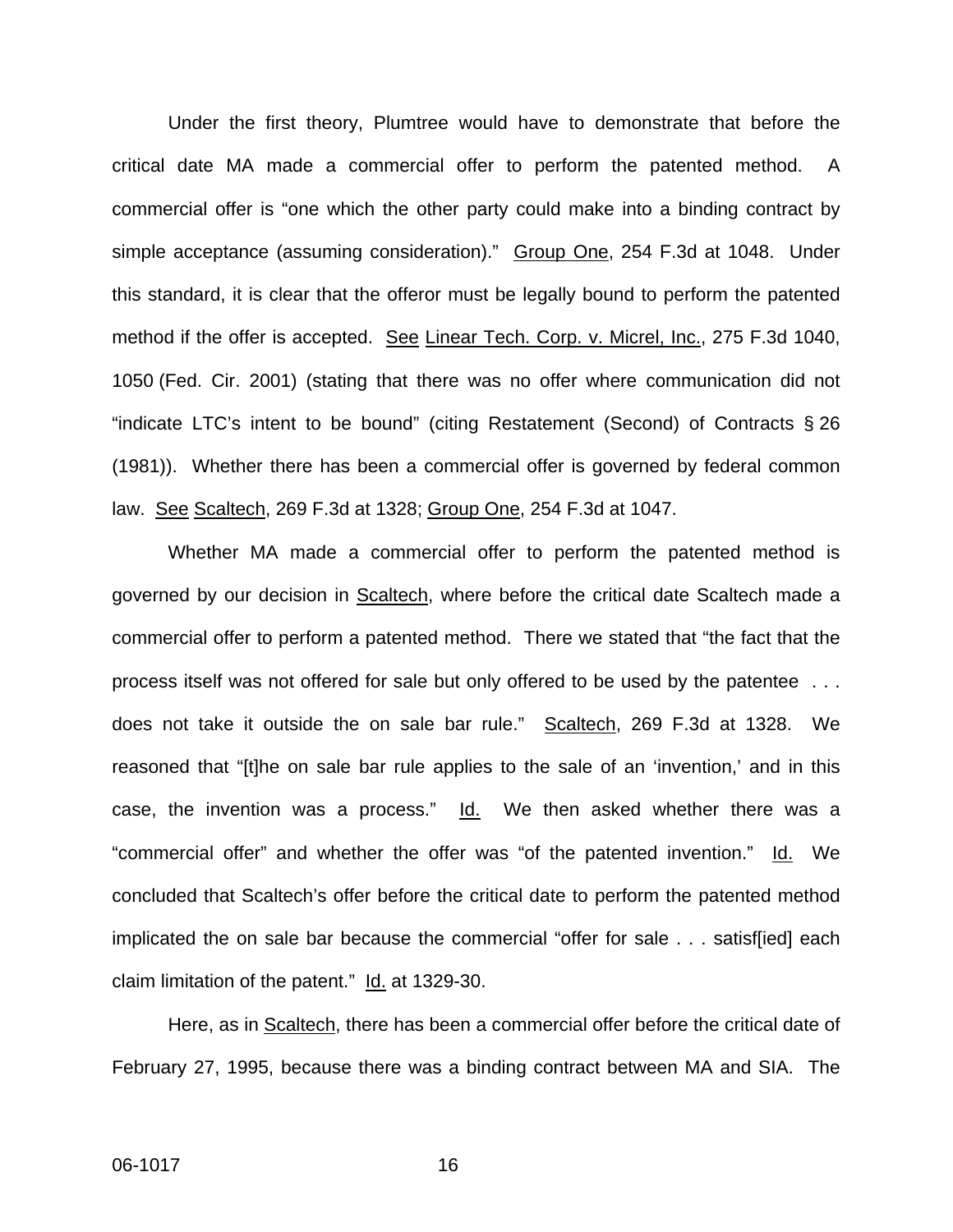more difficult question is whether the commercial offer was "of the patented invention." We have stated that "the invention that is the subject matter of the offer for sale must satisfy each claim limitation of the patent." Id. at 1329. Datamize admits that "SkiPath [was] created with the authoring system" and that the authoring system "embodied all the claims of all three of Datamize's patents." J.A. at 349.On its face, however, the written agreement between MA and SIA did not unambiguously require use of the patented method. The agreement did require MA to "provide the software/hardware package necessary to produce the interactive touch-screen information center as presented to SIA on January 17, 1995 in McLean, Virginia." J.A. at 227. This reference to the software/hardware package is ambiguous as to whether it required MA to provide the kiosk system software or to perform the patented method. Moreover, Plumtree has made no showing that extrinsic evidence would compel an interpretation that MA was bound to perform the patented method. Therefore, the record does not provide a basis for summary judgment on this issue.

We now turn to the second possible theory. Even if Plumtree did not agree before the critical date to perform the patented process, Plumtree could prevail on summary judgment if it demonstrated that MA in fact performed each of the steps of the patented process before the critical date pursuant to the contract. In In re Kollar, 286 F.3d 1326 (Fed. Cir. 2002), this court considered whether granting a license to perform a patented method violated the on sale bar. After concluding that there was no sale under the particular facts of that case, we noted that "[a]ctually performing the process itself for consideration would  $\ldots$  trigger the application of § 102(b)." Id. at 1333; see also Minton v. Nat'l Ass'n of Sec. Dealers, 336 F.3d 1373, 1378 (Fed. Cir. 2003)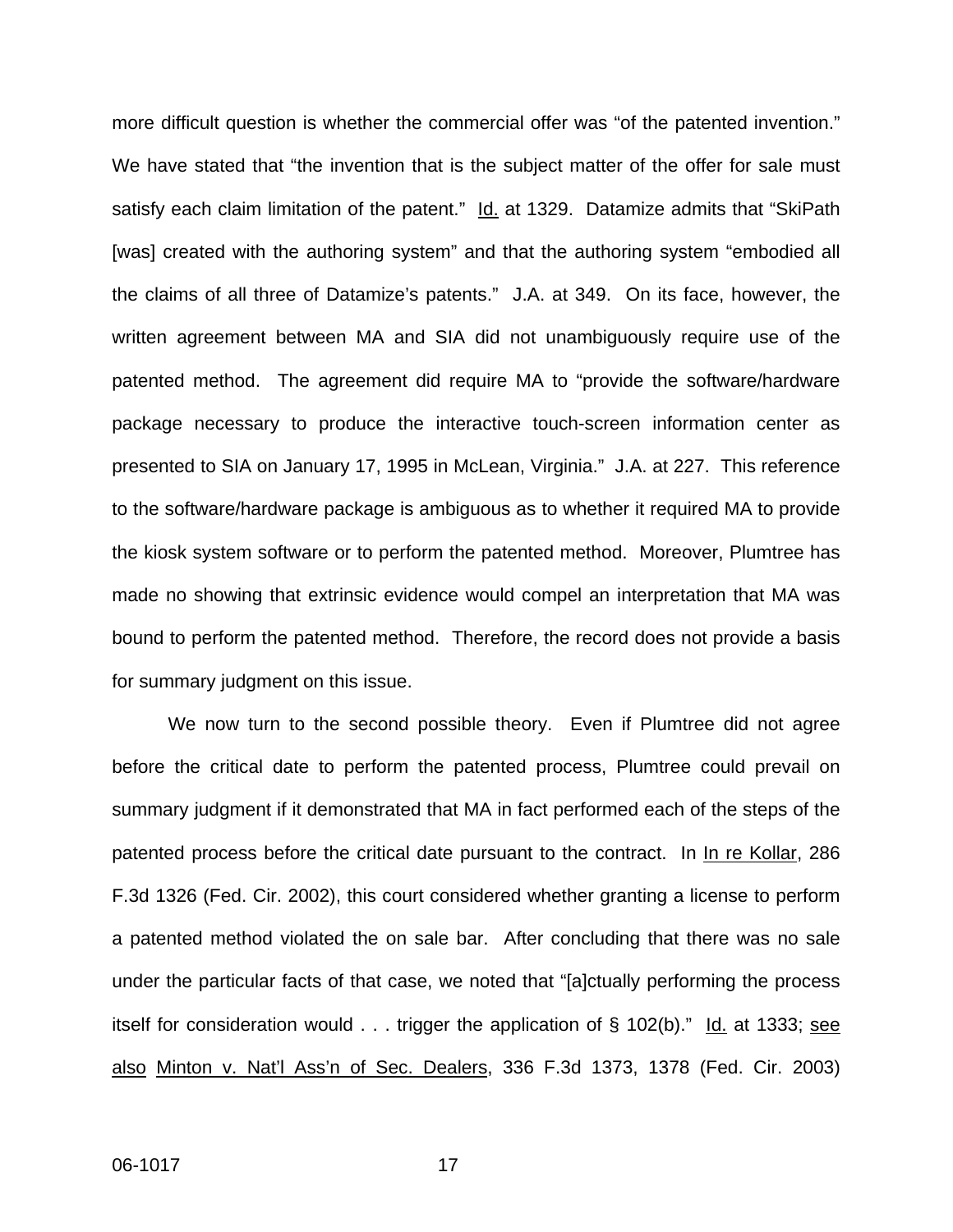(quoting In re Kollar, 286 F.3d at 1333). We have explained that "the intent of [§ 102(b)] is to preclude attempts by the inventor or his assignee to profit from commercial use of an invention for more than a year before an application for patent is filed." D.L. Auld Co. v. Chroma Graphics Corp., 714 F.2d 1144, 1147 (Fed. Cir. 1983); see also In re Kollar, 286 F.3d at 1333 ("Surely a sale by the patentee . . . of a product made by the claimed process would constitute . . . a sale because that party is commercializing the patented process in the same sense as would occur when the sale of a tangible patented item takes place."). Performing the steps of the patented method for a commercial purpose is clearly an attempt to profit from the commercial use of an invention. Consequently, performing the patented method for commercial purposes before the critical date constitutes a sale under § 102(b).

However, Plumtree has not on this record established that MA actually performed all of the patented steps before the critical date pursuant to the contract. While it is apparent that Kevin Burns used the authoring tool to create the kiosk system, the kiosk system was not finished until after the critical date, and it is unclear whether Burns performed each of the patented method steps before the critical date. Accordingly, summary judgment was not appropriate in this case.<sup>[5](#page-18-0)</sup>

#### IV

Finally, the parties disagree about whether the district court erred in failing to separately consider the apparatus claims of the '418 patent. $6$  Plumtree argues that

<span id="page-18-1"></span><span id="page-18-0"></span> $5$  In light of our disposition, we do not reach the contention that the district court erred in denying Datamize's motion under Fed. R. Civ. P. 56(f). Nor need we address whether Kevin Burns's affidavit, which contradicted his deposition testimony, created a genuine issue of material fact.